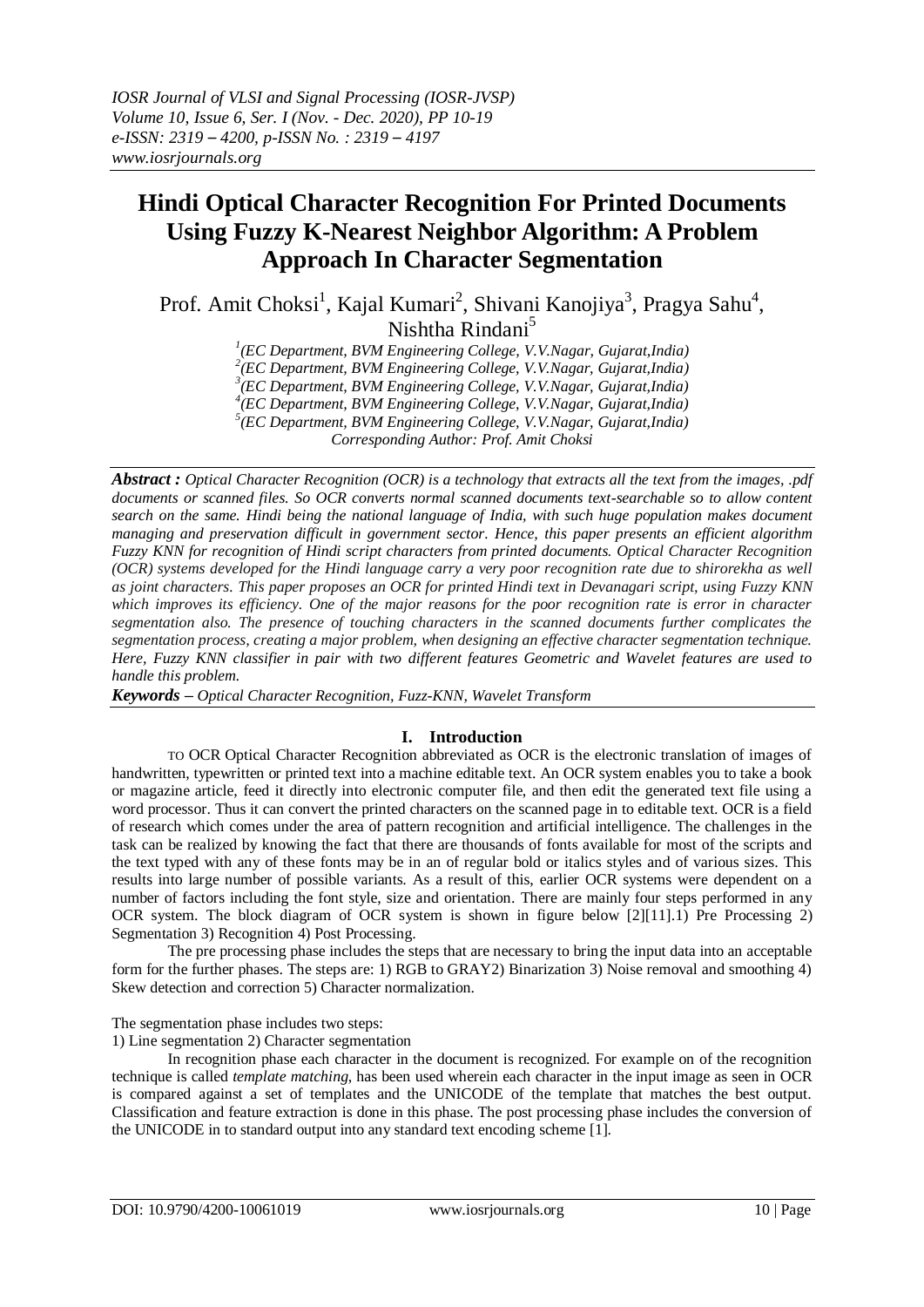

# **System Block Diagram**

# **Introduction To Hindi Script**

Hindi is spoken in almost all of India. It includes 12 vowels and 34 consonants. Apart from this, it has basic 11 modifiers which are combined with different consonants and vowels. There appear before, after and below the consonant or vowel. They are similar to those of Gujarati language.

# **क ख ग घ च छ ज ट ठ ड ढ ॉ ॉ ॉ िॉ ॉ ॉ ॉ ॉ ॉ ॉ फि भ बि म ख Fig.1 Consonants**, **Vowels and Modifiers of Hindi Script**

Same as in other languages, Hindi script characters also have their own unicodes. Figure below shows some Hindi characters along with their unicodes.

### **ि—092C क—0915**

### **Fig.2 Unicode of Hindi character**

### **1.1Challenges in recognition of Hindi script**

Unlike English and Gujarati, Hindi poses many challenges as far as development of OCR technology is concerned. Like most of the Indian scripts, it is difficult and more complex to recognize Hindi characters than any other Latin base scripts.

The major problems with this script which require special attention are:

1) "Shirorekha" or the header line above each and every character.

2) Attachment of modifiers before, after, above, below and within the base vowels and consonants.

3) Large number of symbols

4) Joint, touching and broken characters

As this project also includes the recognition of handwritten documents, handwriting of different persons may vary in size, font, curves, header line and more

The figure above shows complete block diagram of Hindi OCR system. The system performs the following steps described in detail.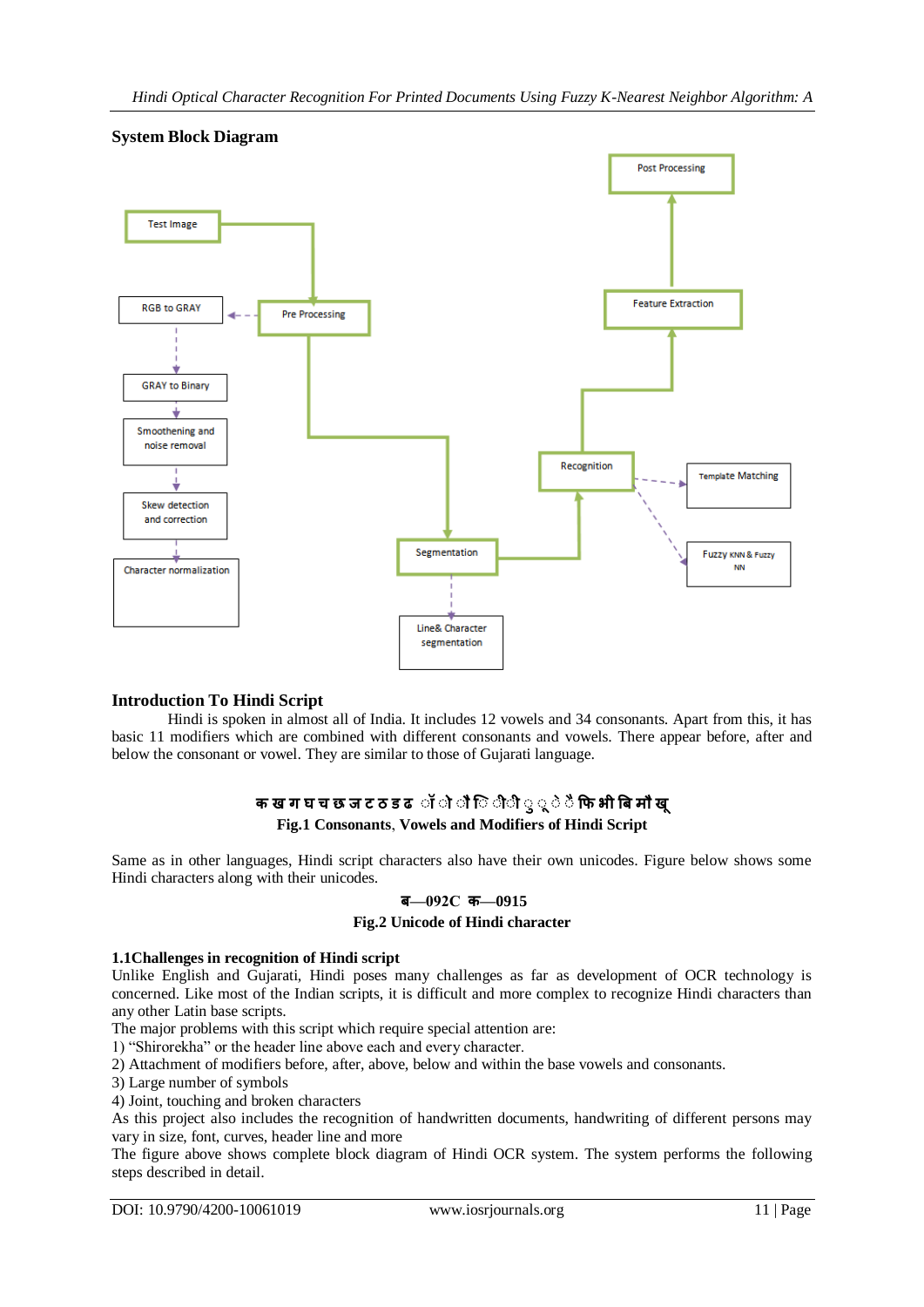# **II. Creation Of Database**

Initially a database is created for 260 Hindi characters including consonants, special characters, modifiers and digits from 0 to 9. The database fonts are random and not of some similar font. Greater the number of database characters, greater is the system efficiency.

### **2.1 Pre Processing Techniques**

The Pre-processing step is very essential step in this technique of image processing field [6] [20]. In some cases, the original data or image is of poor quality due to blurred image. Pre-processing Phase is concern with reduction of noise in the input image. Pre-processing is concern with the reduction of noise and variability in the input [17]. Some of the common operation performed prior to recognition are; thresholding, binarization, Noise removal etc.

### **2.2.1 Gray Scale Conversion**

Here, it is required to covert RGB image into Gray image for further converting into binary image. If image is not in a gray form then it is important to converts image into gray form. In gray scale conversion the image will be comprised as black at weakest intensity and white at strongest intensity and there will be many shades in between. It replaces every pixel of image after calculation of gray conversion into new required gray scale pixel value. If gray level is done at 8 bit then it will give 256 shades. Here, gray scale image is having value from 0 to 255 pixel value.

### **2.2.2 Binarization**

Normally pixel intensity values of an image are in the range of 0 to 255. Binarization is process which converts gray image into binary image. Binary is often produced by thresholding a Gray scale image. Most of the time the goal of it is that to separate an object in image from its background. To perform binarization, to find threshold value for particular image is necessary.

The task of **thresholding** is to extract the fore ground from the background. A number of thresholding techniques have been previously proposed using global and local techniques.

The **histogram** of gray scale values of a document image typically consists of two picks: A high pick corresponding to the white background and a smaller peak corresponding to the foreground.

Hence, threshold gray scale value can be determined by an optimal value in the valley between the pick. Here Otsu's method is used for binarization [5]

### **2.2.3 Smoothing and Noise Removal**

Images do have some stray pixels and some unwanted marks. By using filter noise can be filtered from the image. Smoothing operation in gray image is used for noise reduction and filtering is used for noise removal. Basically there are two types of filters, linear filter and order statistics filter.

### **2.2.3.1 Order Statistics Filter**

Order statistics filter are non linear filter whose response is based on the ranking of the pixel and then replacing the value of centre pixel with the value known by ranking result. In Median Filter which is the best example of non linear filter, replaces the value of the median of the gray levels in the neighborhood of that pixel. Median filter are popular because they provide excellent noise removal capabilities with less blurring of the pixel. Median filters are particularly effective in the presence of impulse noise, also called salt and paper noise, because of its appearance as white and black dots superimposed on an image.

### **2.2.4 Skew detection and correction**

The deviation of the base line of the text is called skew [12]. During the scanning process, the whole document or a portion of it is fed through scanner. The digital image of the document may be skewed arbitrarily because of how it was places on the platen when it was scanned or because of a document feeder malfunction. However, skew is unintentional in many real cases and it should be eliminated because it dramatically reduces the accuracy of the subsequent process such as page segmentation and OCR. Most of the OCR and document retrieval are very sensitive to skew in document images. Hence it is important to correct the skew.

There are several algorithms for skew detection mentioned as: 1) Projection profile 2) Hough transforms technique 3) Fourier method 4) Nearest neighbor clustering 5) Correlation

### **2.2.4.1 Skew detection using projection profile**

A straight forward method to determine the skew angle of a document is the horizontal projection profile. This is a one-dimensional array with a number of locations equal to the number of rows in an image. Each location in the projection profile stores a count of the number of black pixels in the corresponding row of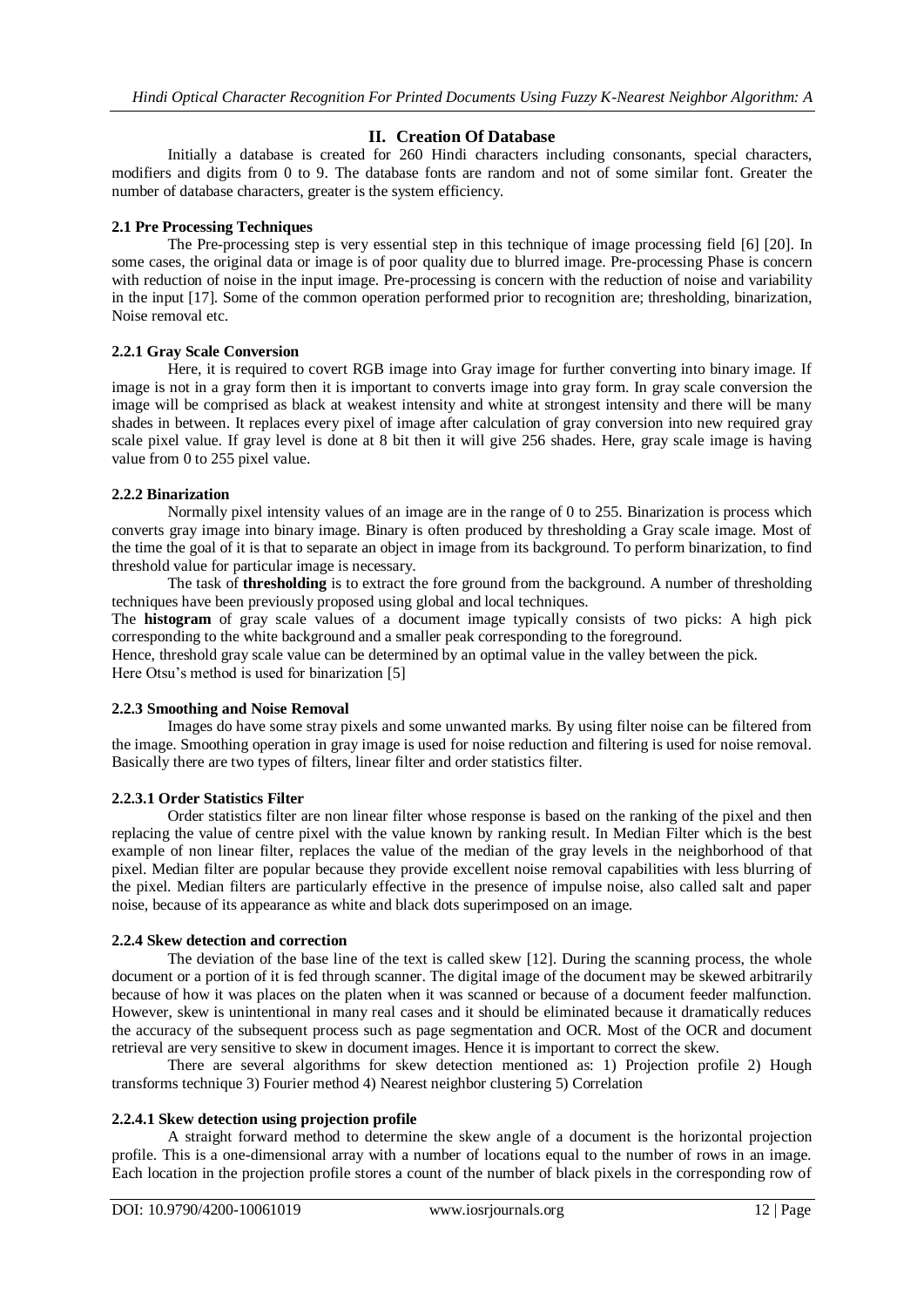the image. This histogram has the maximum amplitude and frequency when the text in the image is skewed to zero degrees since the number of co-linear black pixels in maximized in this condition. Histogram of any image represents the number of pixels in different shades.

### **2.3 Segmentation**

There are only fifty two possible character symbols. Since there is always some space between characters of a word, a general strategy for handling such scripts would be to segment a word into individual characters and then recognize each character separately.

It is required to group the lines, words and characters in proper order [16], we have to go for segmentation part. Segmentation phase is an important phase and accuracy of any OCR heavily depends upon segmentation phase. Incorrect segmentation leads to incorrect recognition.

Here we have performed two types of segmentation:

1) Line segmentation

2) Word Segmentation and Character segmentation

### **2.3.1 Line Segmentation**

The image is segmented into the lines based on the information provided by the procedures. Here horizontal projection profile technique is used for line segmentation. The digitize image is processed to line and words using Horizontal Projection Profile.

### **2.3.2 Word and Character Segmentation**

The lines are then segmented into characters and given to the classifier to recognize that particular character. For Hindi characters, vertical projection profile approach alone will not give the desired output as the characters in Hindi are composed by the attaching glyph of a consonant, modifier, vowel and the header line. So here the character segmentation is done using two methods

1) Vertical projection profile

2) Combination of connected component labeling and vertical projection profile.

### **2.3.2.1 Vertical projection profile**

Like horizontal projection, even in vertical projection profile we shall be able to gather the information about black pixels. Unlike horizontal histogram, in case of the vertical histogram the projection will be taken vertically. Vertical histogram has to be taken for each line one by one, so line starting and ending data has to be given precisely which are available through horizontal histogram analysis. Analysis of this projection will give us a clear idea about starting and ending column of each character lying within that text line and amount of space between two adjacent characters.

### **2.3.2.2 Connected Component Algorithm**

CCs are generally considered in binary images. Two pixels are said to be 8-connected if they are connected by a chain of 8-connected pixels. A CC is a set of pixels in which each pixel is connected to the rest. Touching characters have stroke pixels in a common CC should be then split at the points of touching. By CC labeling, the pixels of different components are stored in different sets of labeled with different pixel values. There have been many effective algorithms for labeling CCs which can be roughly divided into two categories: raster scan and contour tracing. By raster scan, all the CCs can be found in two passes or a forward scan with local backtracking. By contour tracing the pixels enclosed by different contours belong to different CCs.

### **2.4 Feature Extraction**

OCR systems extensively use the methodologies of recognition which assigns an unknown sample into a predefined class. Numerous techniques for OCR can be investigated in four general approaches of recognition, as suggested:

1) Template Matching 2) Fuzzy KNN Technique 3) Neural Network

### **2.4.1 Template Matching**

OCR techniques vary widely according to the feature set selected from the long list of features, described in the previous section for image representation. Features can be as simple as gray-level image frames with individual characters or words or as complicated as graph representation of character primitives. The simplest was of character recognition is based on matching the stored prototypes against the character or word to be recognized [2]. Generally speaking matching operation determines the degree of similarity between two vectors in feature space.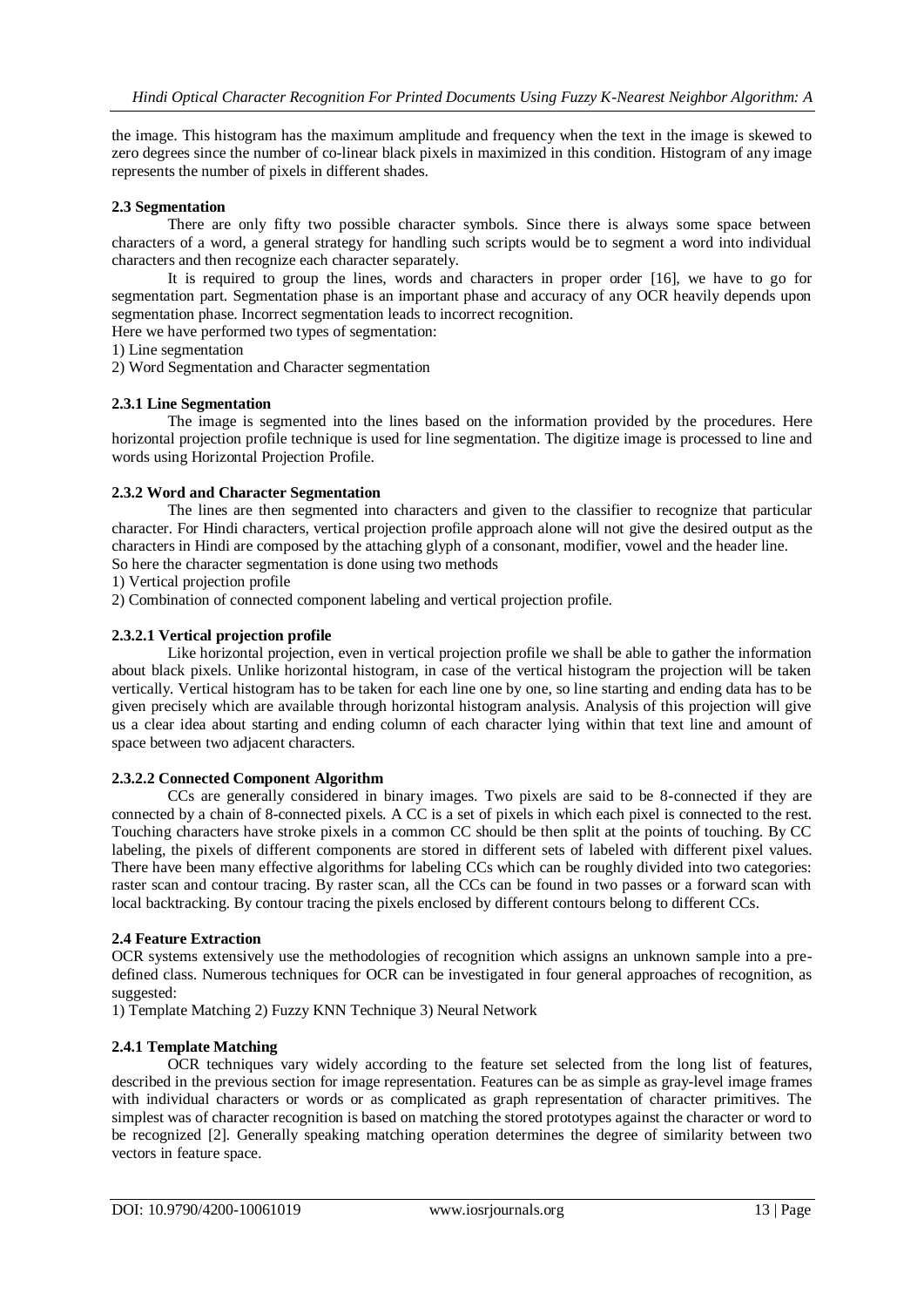#### **2.4.1.1 Direct matching**

A gray-level or binary input character is directly compared to a standard set of stored prototypes. According to a similarity measure, a prototype matching is done for recognition. The matching techniques can be as simple as one to one comparison or as complex as decision tree analysis in which only selected pixels are tested. A template matcher can combine multiple information sources including match strength and k-nearest neighbor measurements from different metrics. Although direct matching method is intuitive and has a solid mathematical background, the recognition rate of this method is very sensitive to noise.

### **2.4.2 KNN Algorithm**

In KNN algorithm [23] [24]Euclidean distance between Test samples and correctly identified samples set is measured. Label to test sample is given a class based on K-closest Neighbors. Euclidean distance between two samples  $a1 = (a1, 1 \dots a1, k)$  and  $a2 = (a2, 1 \dots a2, k)$  is,

$$
d(a_1, a_2) = \sqrt{\sum_{j=1}^{k} (a_{1,j} - a_{2,j})^2}
$$
 (1)

As shown in figure, the test sample is circle. First class is squares and second class is of triangles. If closest neighbors considered are three  $(K=3)$  then circle is classified to class of triangle. If  $K = 5$  then it is classified to square. KNN has advantages of being Nonparametric and works well on small sample size. There are three limitations of KNN: 1) when  $\overline{K}$  is greater than one and if numbers of train samples of different classes are same than there will tie for assignment of a specific class. 2) When any input vector (test sample) is assigned to class, it does not indicate intensity of vector to that class. 3) All class is considered with equal strength in assignment of the class label to test sample.

#### **2.4.3 Fuzzy KNN**

To avoid above mentioned disadvantages of KNN algorithm fuzzy set concept is introduced into it. Fuzzy set was used by Zadeh in 1965. A "Fuzzy KNN" algorithm [26] utilizes strength of test sample into any class called fuzzy class membership and thus produces fuzzy classification rule. An example of Fuzzy set is the set of real numbers much larger than zero, which can be defined with a membership function as follows:

$$
u(x) = \begin{cases} x^2/(x^2 + 1), & x \ge 0 \\ 0, & x < 0 \end{cases}
$$

Numbers less than zero are not in the set because value of membership function for those is zero. While numbers larger than zero are in the set based on strength of numbers with respect to zero. This makes Fuzzy Set a useful tool for classification of samples having imprecise boundary. Fuzzy Set gives degree of presence of any sample into specific class. As mentioned in, use of Fuzzy Set in KNN improves its classification results for pattern recognition. Thus, Fuzzy KNN can be a useful algorithm to deal classification of similar appearing symbols mentioned in table 1. Suppose, input sample set is {*x1,…………..,xn*} is to partitioned into *C* classes. Then it is required to find fuzzy membership value of each input vector into *C* classes given by  $uik = ui(xk)$  for i  $= 1, \ldots, C$  and  $k = 1, \ldots, n$ . Here *uik* is the degree of membership of kth sample into classes *i*. It is denoted by the *C* by *n* matrix on U. The following properties must be true for  $\overline{U}$  to be a fuzzy *C* partition.

$$
\sum_{i=1}^{c} u_{ik} = 1
$$
  
0  $< \sum_{i=1}^{m} u_{ik} < n$   
 $u_{ik} \in [0,1]$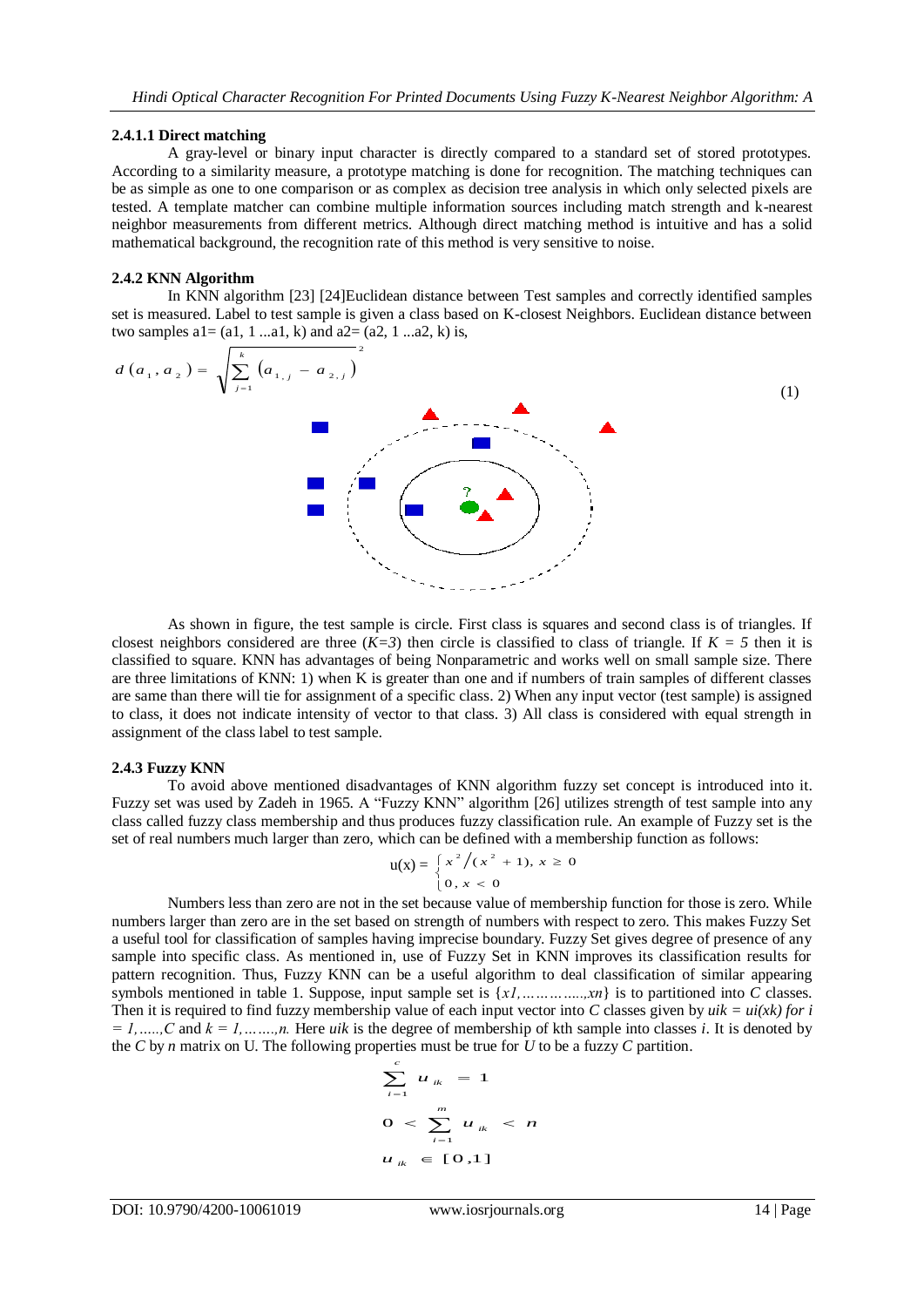The Fuzzy K-Nearest Neighbor algorithm assigns class membership to a test sample rather than defining specific class. For example, an input character sample is assigned a membership of 0.8 to one class and 0.2 to other class than that sample belongs to class one than the other. But if a vector is assigned membership value of 0.55 to one class and 0.45 to other class than input vector must be examined further for assignment of a class.  $ui(x)$  can be found by

$$
u_{i}(x) = \frac{\sum_{j=1}^{K} u_{ij} (1/\|x - x_{j}\|^{2/(m-1)})}{\sum_{j=1}^{K} (1/\|x - x_{j}\|^{2/(m-1)})}
$$

As shown in equation membership value depends on the inverse of the distances from the nearest neighbors and their class membership. Because of inverse distance input sample's membership is more if it is near and less if it is farther from the sample vector into consideration. In equation the variable *m* determines how heavily the distance is weighted when calculating each neighbor's contribution to the membership value. If *m* is two, then contribution of each neighboring point is weighted by reciprocal of its distance from the point being classified. As *m* increases, the neighbors are more evenly weighted, and their relatives' distances from the point being classified have less effect. As *m* approaches one, the closer neighbors are weighted far more heavily than those farther away, which have the effect of reducing the number of points that contribute to the membership value of point being classified.

### **III. Results**

### **3.1 Create database**

# **ऊ ऐ छ िॉ ॉ ई क ख श ष ॉ १ २ ३ ञ ज्ञ टी प Fig.5 database**

### **3.2 Pre-processing Techniques**



**Fig.3 Pre-processing techniques**

### **3.3 Skew detection and correction using projection profile method**

Here we have taken non skewed image and then we have manually skewed it and we have checked that this algorithm is also working properly when skew angle is unknown to us.

- Define the amount of range  $(-5 \text{ to } +5)$
- Define the step size (0.05, 0.10, 0.15)
- Add step size to amount, rotate the image by it and get projection profile image.
- Repeat the step 3 until all the amount is calculated for projection profile.
- Get the variances at particular amount in projection profile. Find the maximum variance at one of the angle, is called skew angle.
- Skew correction is done by rotating the image by above obtained skew angle.
- By applying above algorithm we obtain skew corrected image. The corrected image and its projection profile are show below.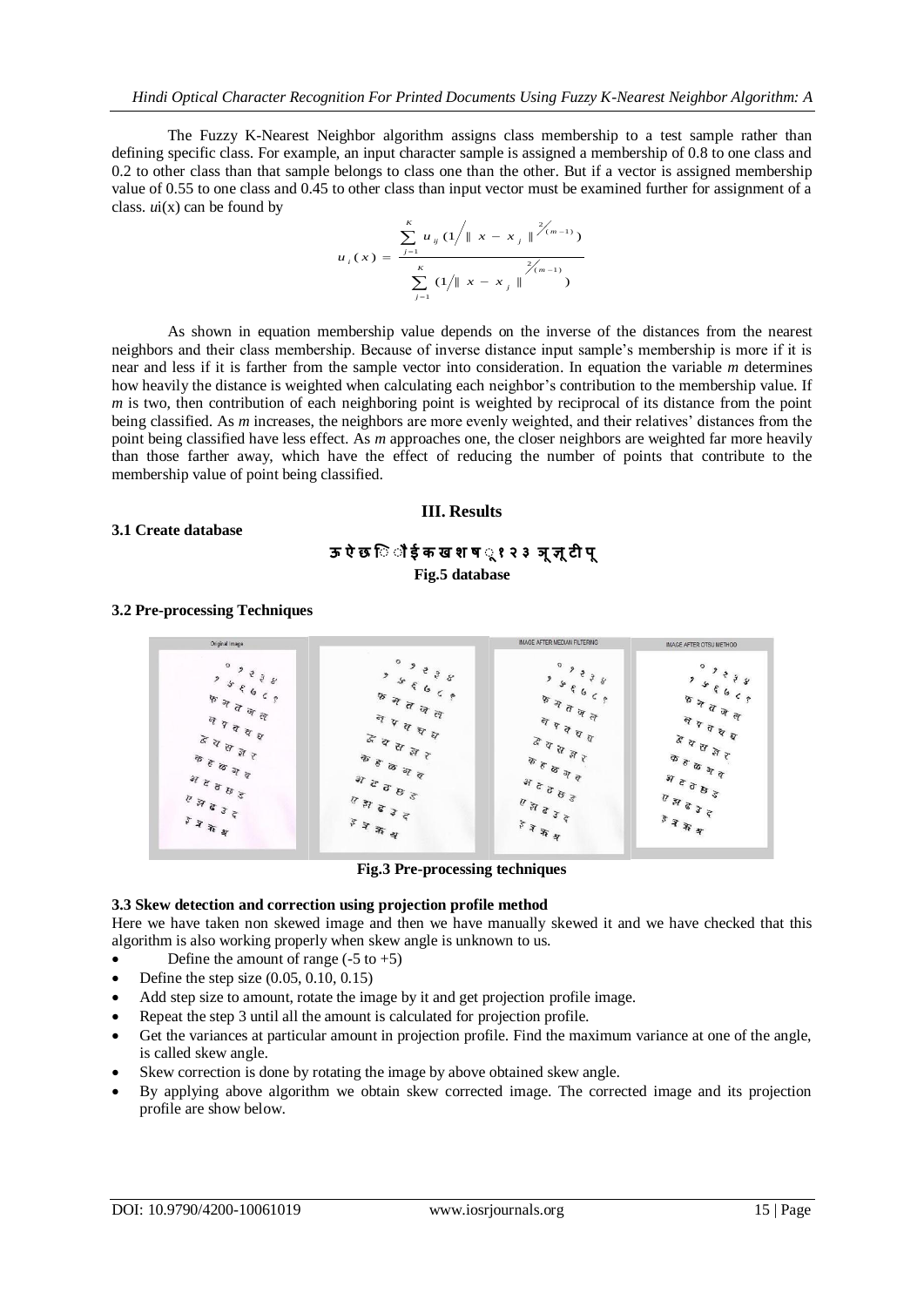

**Fig.4** horizontal projection profile of skewed image and corrected image.

# **3.4 Segmentation**

# **3.4.1 Line Segmentation**

- Call the skew corrected image in the line segmentation function.
- Find the indices and the values of non-zero elements of image.
- Find minimum and maximum element of row.
- Find minimum and maximum element of column.
- Cropped image  $=$  image (minr:maxr, minc:maxc).
- Complement the cropped image
- Compute the horizontal projection profile of cropped image.
- Crop the portion of first line from the horizontal projection profile.
- Repeat above step until portion of all lines are cropped.



### **Fig.6** Line Segmentation



**Fig.7** Line Segmentation using Horizontal Projection Profile

# **3.4.2 Word and Character Segmentation**

- Call the line image in the character segmentation function.
- Find the indices and values of non-zero elements of line image.
- Find minimum and maximum element of row.
- Find minimum and maximum element of column.
- Cropped line image  $=$  line image.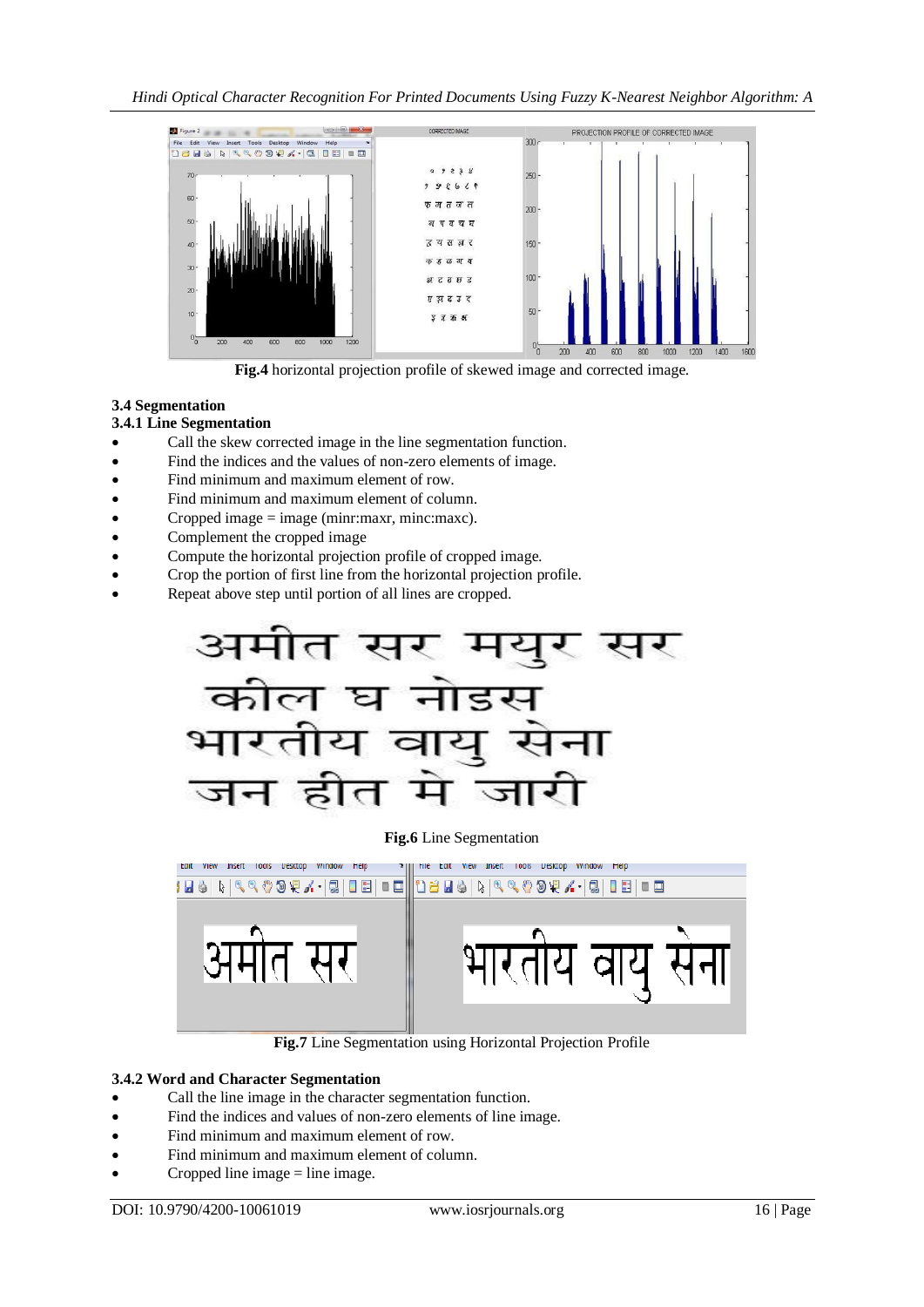- Complement the cropped line image.
- Compute the vertical projection profile of cropped line image.
- Crop the portion of first character from the vertical projection profile.
- Repeat until portion of all characters are cropped.

# **3.4.2.1 Vertical projection profile**

Pseudo code: For  $(i = start col to end col)$ { Column blacks  $= 0$ ; For  $(I = start row to end row)$ { If (binarized [i][j]) then increment the column blacks counter by one.

 $Verticals[i] = column blacks$ 

Return an array vertical [] which contains no. of black pixels in each column  $\}$ 



**Fig.9 Character Segmentation using Vertical Profile Projection**

Problem during character segmentation is Overlapping Characters. For example this kind of problem has been solved using CCA as mentioned above.

### **3.5.1 Feature extraction and selection**

The heart of any optical character recognition system is the formation of feature vector to be used in the recognition stage. Feature extraction can be considered as finding a set of parameters (features) that define the shape of the underlying character as precisely and uniquely as possible. The term *feature selection* refers to algorithms that select the best subset of the input feature set. Methods that create new features based on transformations, or combination of original features are called *feature extraction* algorithms. The features are to be selected in such a way that they help in discriminating between characters. Features that capture topological and geometrical shape information are the most desired ones. Features that capture the spatial distribution of the black (text) pixels are also very important.

### **Wavelet Features**

A wavelet is a wave-like oscillation with amplitude that starts out at zero, increases, and then decreases back to zero. Wavelets are purposefully crafted to have specific properties that make them useful for digital image processing. A wavelet transform is the representation of a function by wavelets. Wavelet transforms have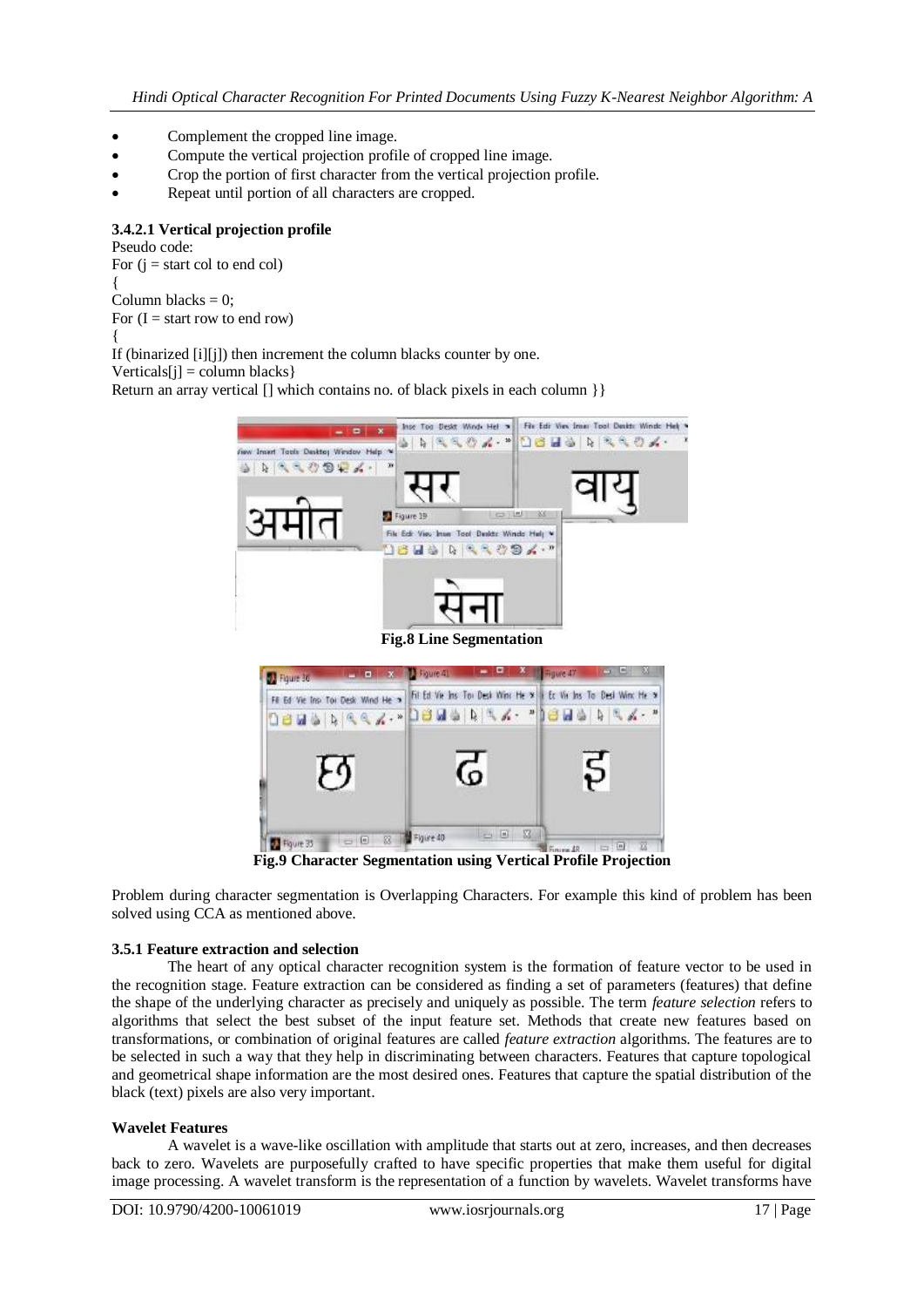advantages over traditional Fourier Transforms for representing functions that have discontinuities and sharp peaks, and for accurately deconstructing and reconstructing finite, non-periodic and non-stationary signals. Wavelets are very good in time and frequency localization, they are used by many people as feature extractor [4], [5]. Families of wavelet base vectors by Daubechies are very well localized in space and frequency. In [6] authors have shown Daubechies D-4 wavelet which gives better results for handwritten Chinese character recognition than the other wavelets. It is been also observed that D-4 wavelets gives better results than other statistical methods used for feature extraction.

### **3.5.2 Template Matching**

This is the simplest way of character recognition, based on matching the stored prototypes against the character or word to be recognized. The matching operation determines the degree of similarity between two vectors (group of pixels, shapes, curvature etc.) A gray-level or binary input character is compared to a standard set of stored prototypes. A template matcher can combine multiple information sources, including match strength and k-nearest neighbor measurements from different metrics. The recognition rate of this method is very sensitive to noise and image deformation. For improved classification Deformable Templates and Elastic Matching are uses.

| Table 1:- Accuracy efficiency using Template Matching |                         |            |                                           |            |  |  |  |
|-------------------------------------------------------|-------------------------|------------|-------------------------------------------|------------|--|--|--|
| Image name                                            | <b>Total Characters</b> |            | Correct Recognized   Incorrect Recognized | Efficiency |  |  |  |
|                                                       |                         | Characters | Character                                 |            |  |  |  |
| Image01                                               | 44                      |            | 33                                        | 25%        |  |  |  |
| Image <sub>02</sub>                                   | 34                      | 24         | 10                                        | 70%        |  |  |  |
| Image 03                                              | 34                      | 26         |                                           | 76%        |  |  |  |
| Image04                                               | 57                      |            | 48                                        | 15%        |  |  |  |
| Image 05                                              | 44                      |            | 27                                        | 38%        |  |  |  |

| Table 1:- Accuracy efficiency using Template Matching |
|-------------------------------------------------------|
|-------------------------------------------------------|

| Table 2:- Accuracy and efficiency using KNN |                         |            |                                                        |     |  |  |  |
|---------------------------------------------|-------------------------|------------|--------------------------------------------------------|-----|--|--|--|
| Image name                                  | <b>Total Characters</b> |            | Correct Recognized   Incorrect Recognized   Efficiency |     |  |  |  |
|                                             |                         | Characters | Character                                              |     |  |  |  |
| Image01                                     | 44                      |            |                                                        | 95% |  |  |  |
| Image <sub>02</sub>                         | 34                      |            |                                                        | 90% |  |  |  |
| Image 03                                    | 34                      | 26         |                                                        | 76% |  |  |  |
| Image04                                     | -57                     |            |                                                        | 92% |  |  |  |
| Image 05                                    | 44                      | 39         |                                                        | 90% |  |  |  |

Table 3:- Fuzzy KNN is a Better Approach Than Template Matching And Nearest Neighbor

| Image name          | <b>Total Characters</b> | Characters | Correct Recognized   Incorrect Recognized   Efficiency<br>Character |      |
|---------------------|-------------------------|------------|---------------------------------------------------------------------|------|
| Image01             | 44                      | 44         |                                                                     | 100% |
| Image <sub>02</sub> | 34                      | 34         |                                                                     | 100% |
| Image 03            | 34                      | 34         |                                                                     | 100% |
| Image04             | 57                      | 55         |                                                                     | 98%  |
| Image 05            | 44                      | 42         |                                                                     | 98%  |

# **IV. Conclusion**

India is a country in which more than 22 languages are used as a medium of communication among various populations. All individual language has its own printed as well as handwritten characters. So many researches have been made in the area of pattern recognition. But it is observed that very little work is carried out in Hindi language due to poor recognition rate in context of joint characters. As it is very hard to extract the features of joint characters **स्पष्ट**, **प्रज्ञा**, **कर्तव्य.** It is also observed that no work has been done for handwritten Hindi character as handwriting varies from people to people. Still there is huge scope of research in the field of pattern recognition.

# **V. Future Work**

Currently we are working on joint character component and Handwritten Hindi character recognition.

# **Acknowledgement**

We are highly indebted to (Prof. Amit H.Choksi) for their guidance and constant supervision as well as for providing necessary information regarding the project & also for their support in completing the project.Our thanks and appreciations also go to BVM Engineering College, in developing the project and people who have willingly helped us out with their abilities